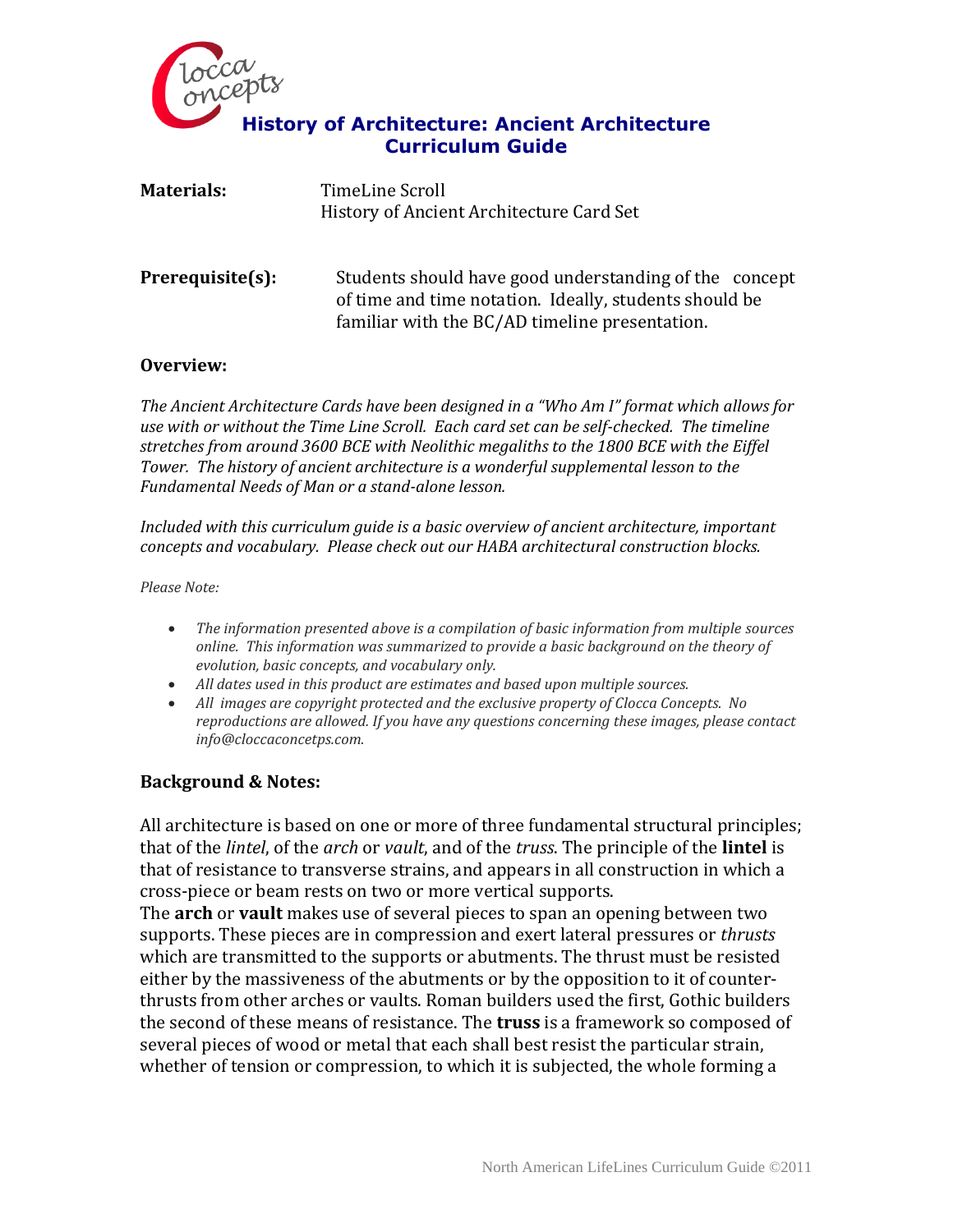compound beam or arch. It is especially applicable to very wide spans, and is the most characteristic feature of modern construction.

**STYLE** is a quality; the "historic styles" are phases of development. *Style* is character expressive of definite conceptions, as of grandeur, gaiety, or solemnity. An *historic style* is the particular phase, the characteristic manner of design, which prevails at a given time and place. It is not the result of mere accident or caprice, but of intellectual, moral, social, religious, and even political conditions. Gothic architecture could never have been invented by the Greeks, nor could the Egyptian styles have grown up in Italy. Each style is based upon some fundamental principle springing from its surrounding civilization, which undergoes successive developments until it either reaches perfection or its possibilities are exhausted, after which a period of decline usually sets in. This is followed either by a reaction and the introduction of some radically new principle leading to the evolution of a new style, or by the final decay and extinction of the civilization and its replacement by some younger and more virile element. Thus the history of architecture appears as a connected chain of causes and effects succeeding each other without break, each style growing out of that which preceded it, or springing out of the fecundating contact of a higher with a lower civilization.

## *A brief historical outline by culture:*

The first [bridges](/wiki/Bridge) made by humans were probably wooden logs placed across a stream. The first buildings were simple [huts,](/wiki/Hut_(dwelling)) [tents](/wiki/Tent) and shelters meant to suit the basic needs of protection from the elements, built by their inhabitants. The very simplest shelters, tents, leave no traces. Because of this, what little we can say about very early construction is mostly conjecture and based on what we know about the way nomadic hunter-gatherers and herdsmen in remote areas build shelters today. The absence of metal tools placed limitations on the materials that could be worked, but it was still possible to build quite elaborate stone structures with ingenuity using dry-stone-walling techniques.

The first mud bricks, formed with the hands rather than wooden molds, belong to the late **Neolithic period** and were found in [Jericho.](/wiki/Jericho) One of the largest structures of this period was the [Neolithic long house.](/wiki/Neolithic_long_house) In all cases of [timber structures](/wiki/Timber_framing) in these very early cultures, only the very lowest parts of the walls and [post holes](/wiki/Post_hole) are unearthed in archaeological excavations, making reconstruction of the upper parts of these buildings purely conjectural.

The most remarkable Neolithic structure in Western Europe is the iconic monument known as [Stonehenge,](/wiki/Stonehenge) regarded by some archaeologists as displaying methods of timber construction (such as at [woodhenge\)](/wiki/Woodhenge) translated into stone. The now ruinous remains are of [post and lintel](/wiki/Post_and_lintel) construction and include massive sandstone lintels which were located on supporting uprights by means of mortise and tenon joints; the lintels themselves being endjointed by the use of toggle joints (tongue and groove). There is also evidence of prefabrication of the stonework; the symmetrical geometric arrays of stone clearly indicate that the builders of Stonehenge had mastered sophisticated surveying methods.

The **architecture of Mesopotamia** is the ancient architecture of the region of the [Tigris](http://en.wikipedia.org/wiki/Tigris%E2%80%93Euphrates_river_system)– [Euphrates river system](http://en.wikipedia.org/wiki/Tigris%E2%80%93Euphrates_river_system) (also known as [Mesopotamia\)](http://en.wikipedia.org/wiki/Mesopotamia), encompassing several distinct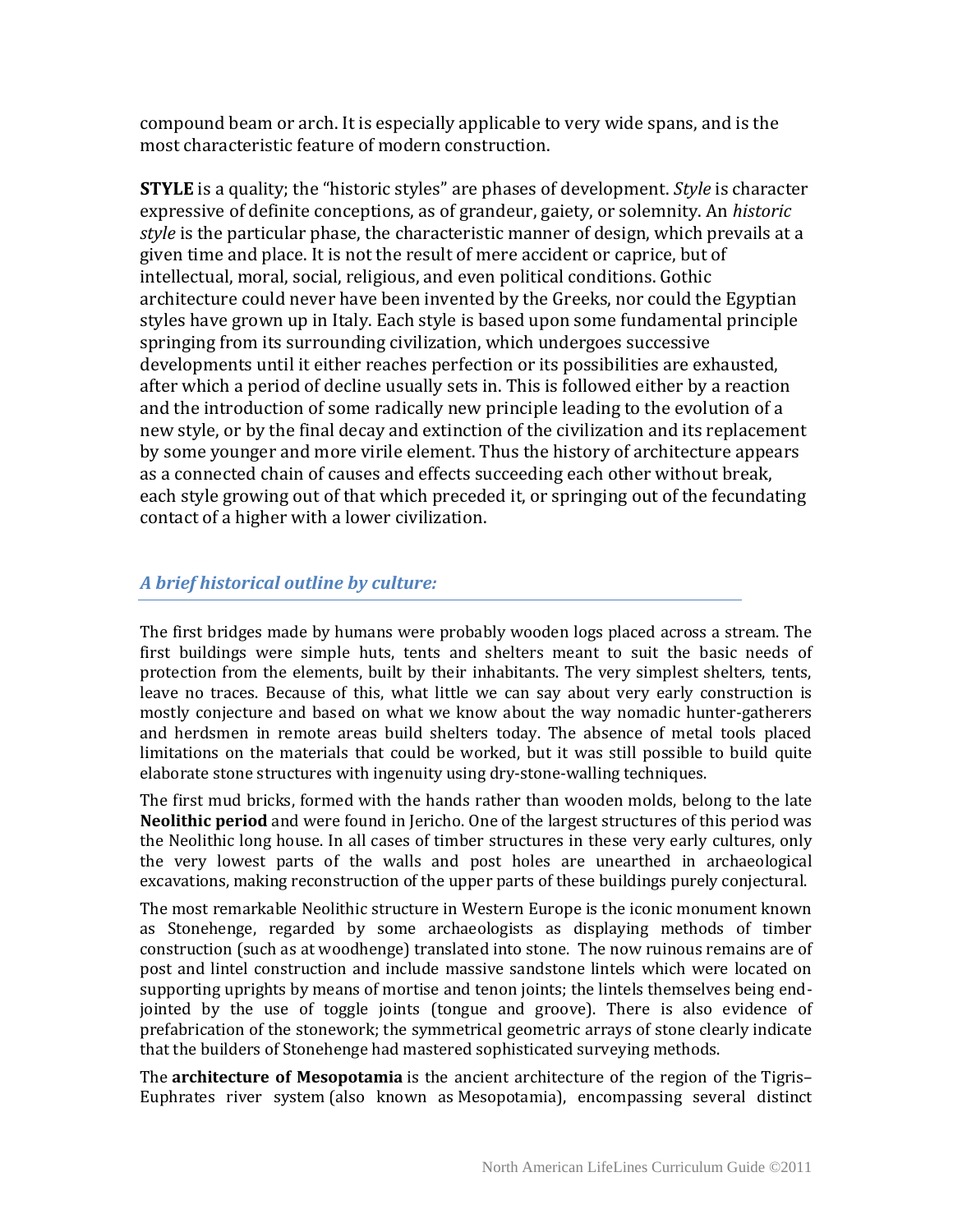cultures and spanning a period from the 10th millennium BC, when the first permanent structures were built, to the 6th century BC. Among the Mesopotamian architectural accomplishments are the development of [urban planning,](http://en.wikipedia.org/wiki/Urban_planning) the [courtyard house,](http://en.wikipedia.org/wiki/Courtyard_house) and [ziggurats.](http://en.wikipedia.org/wiki/Ziggurat)

**Ancient Egyptian architecture** is the architecture of [ancient Egypt,](http://en.wikipedia.org/wiki/Ancient_Egypt) one of the most influential civilizations throughout history, which developed a vast array of diverse structures and great architectural monuments along the [Nile,](http://en.wikipedia.org/wiki/Nile) among the largest and most famous of which are the [Great Pyramid of Giza](http://en.wikipedia.org/wiki/Great_Pyramid_of_Giza) and the [Great Sphinx of Giza.](http://en.wikipedia.org/wiki/Great_Sphinx_of_Giza) Due to the scarcity of wood, the two predominant building materials used in ancient Egypt were sunbaked [mud brick](http://en.wikipedia.org/wiki/Mud_brick) and [stone,](http://en.wikipedia.org/wiki/Rock_(geology)) mainly limestone, but also sandstone and granite in considerable quantities

The architecture of **Ancient Greece** is the architecture produced by the [Greek-speaking](http://en.wikipedia.org/wiki/Greeks)  [people](http://en.wikipedia.org/wiki/Greeks) (Hellenic people) whose [culture](http://en.wikipedia.org/wiki/Ancient_Greece) flourished on the Greek mainland and [Peloponnesus,](http://en.wikipedia.org/wiki/Peloponnesus) the [Aegean Islands,](http://en.wikipedia.org/wiki/Aegean_Islands) and in colonies in Minor and Italy for a period from about 900 BC until the 1st century AD, with the earliest remaining architectural works dating from around 600 BC.

Ancient Greek architecture is best known from [its temples,](http://en.wikipedia.org/wiki/Ancient_Greek_temple) many of which are found throughout the region, mostly as ruins but many substantially intact. The second important type of building that survives all over the Hellenic world is the [open-air theatre,](http://en.wikipedia.org/wiki/Theatre_of_Ancient_Greece#Characteristics_of_the_buildings) with the earliest dating from around 350 BC. Other architectural forms that are still in evidence are the processional gateway [\(propylon\)](http://en.wikipedia.org/wiki/Propylon), the public square [\(agora\)](http://en.wikipedia.org/wiki/Agora) surrounded by storied colonnade [\(stoa\)](http://en.wikipedia.org/wiki/Stoa), the town council building [\(bouleuterion\)](http://en.wikipedia.org/wiki/Bouleuterion), the public monument, the monumental tomb [\(mausoleum\)](http://en.wikipedia.org/wiki/Mausoleum) and the [stadium.](http://en.wikipedia.org/wiki/Stadium) The formal vocabulary of Ancient Greek architecture, in particular the division of architectural style into three defined orders: the [Doric Order,](http://en.wikipedia.org/wiki/Doric_Order) the [Ionic Order](http://en.wikipedia.org/wiki/Ionic_Order) and the [Corinthian Order,](http://en.wikipedia.org/wiki/Corinthian_Order) was to have profound effect on [Western architecture](http://en.wikipedia.org/wiki/History_of_architecture) of later periods.

**Ancient Roman architecture** adopted certain aspects of [Ancient Greek architecture,](http://en.wikipedia.org/wiki/Ancient_Greek_architecture) creating a new [architectural](http://en.wikipedia.org/wiki/Architecture) style. The Romans were indebted to their [Etruscan](http://en.wikipedia.org/wiki/Etruscan_civilization) neighbors and forefathers who supplied them with a wealth of knowledge essential for future architectural solutions, such as [hydraulics](http://en.wikipedia.org/wiki/Hydraulics) in the construction of arches. Later they absorbed Greek and Phoenician influence, apparent in many aspects closely related to architecture; for example, this can be seen in the introduction and use of the [Triclinium](http://en.wikipedia.org/wiki/Triclinium) in Roman villas as a place and manner of dining. Roman architecture flourished throughout the [Empire](http://en.wikipedia.org/wiki/Roman_Empire) during the [Pax Romana.](http://en.wikipedia.org/wiki/Pax_Romana)

The Roman use of the [arch](http://en.wikipedia.org/wiki/Arch) and their improvements in the use of [concrete](http://en.wikipedia.org/wiki/Concrete) and bricks facilitated the building of the many [aqueducts](http://en.wikipedia.org/wiki/Aqueduct_(bridge)) throughout the [empire,](http://en.wikipedia.org/wiki/Roman_Empire) such as the [Aqueduct](http://en.wikipedia.org/wiki/Aqueduct_of_Segovia)  [of Segovia](http://en.wikipedia.org/wiki/Aqueduct_of_Segovia) and the eleven aqueducts in Rome itself, such as [Aqua Claudia](http://en.wikipedia.org/wiki/Aqua_Claudia) and [Anio Novus.](http://en.wikipedia.org/wiki/Anio_Novus) The same concepts produced numerous bridges, some of which are still in daily use, for example at [Mérida](http://en.wikipedia.org/wiki/M%C3%A9rida) in Spain, and the [Pont Julian](http://en.wikipedia.org/w/index.php?title=Pont_Julian&action=edit&redlink=1) and the bridge at [Vaison-la-Romaine,](http://en.wikipedia.org/wiki/Vaison-la-Romaine) both in Provence, France.

The [dome](http://en.wikipedia.org/wiki/Dome) permitted construction of [vaulted ceilings](http://en.wikipedia.org/wiki/Vaulted_ceiling) without crossbeams and provided large covered public space such as [public baths](http://en.wikipedia.org/wiki/Public_baths) and [basilicas.](http://en.wikipedia.org/wiki/Basilicas) The Romans based much of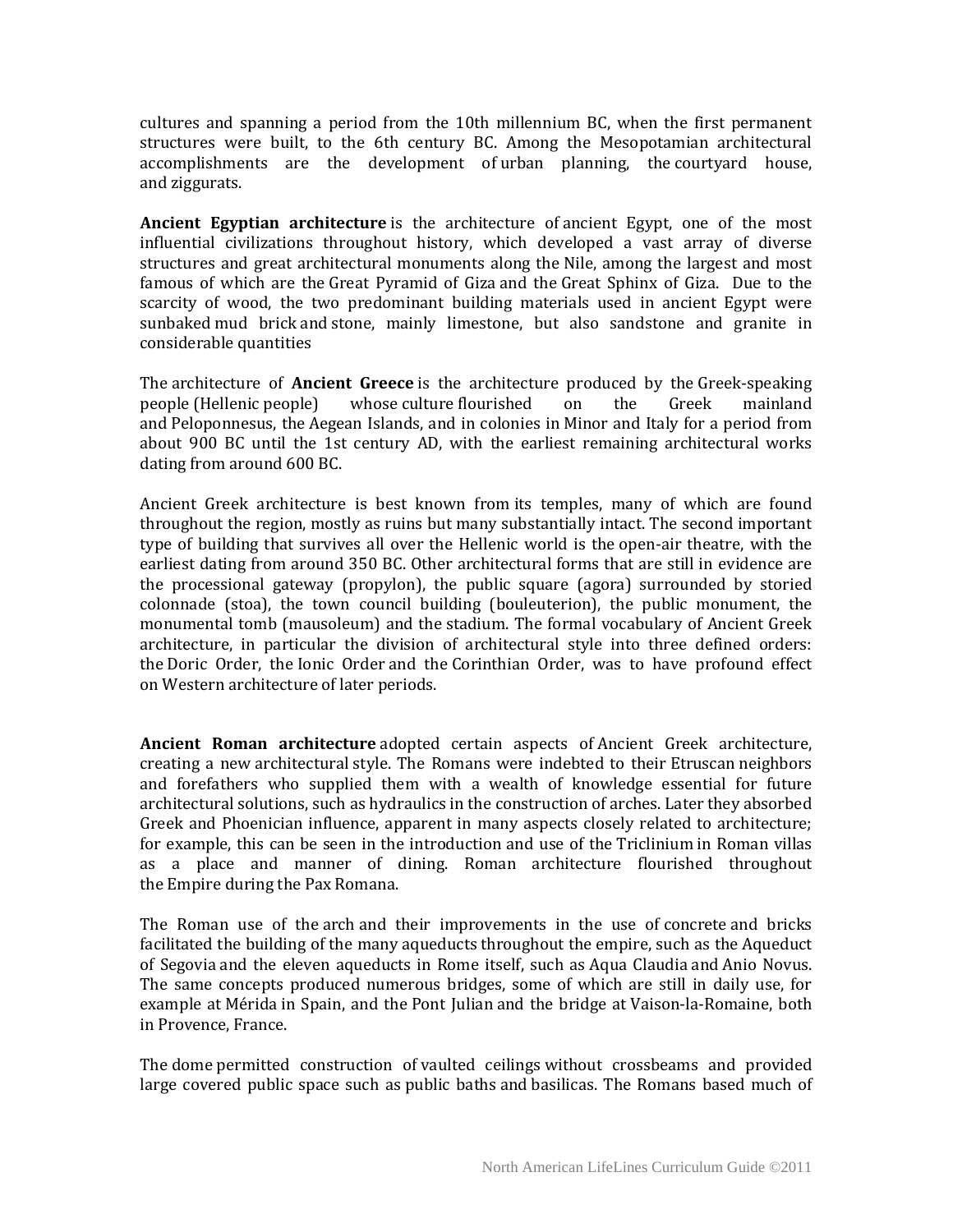their [architecture](http://en.wikipedia.org/wiki/Architecture) on the dome, such as Hadrian's [Pantheon](http://en.wikipedia.org/wiki/Pantheon,_Rome) in the city of Rome, the [Baths of](http://en.wikipedia.org/wiki/Baths_of_Diocletian)  [Diocletian](http://en.wikipedia.org/wiki/Baths_of_Diocletian) and the [Baths of Caracalla.](http://en.wikipedia.org/wiki/Baths_of_Caracalla)

**Byzantine architecture** is the [architecture](http://en.wikipedia.org/wiki/Architecture) of the [Byzantine or Later Roman Empire.](http://en.wikipedia.org/wiki/Byzantine_Empire) This terminology is used by modern historians to designate the medieval [Roman Empire](http://en.wikipedia.org/wiki/Roman_Empire) as it evolved as a distinct artistic and cultural entity centered on the new capital of [Constantinople](http://en.wikipedia.org/wiki/Constantinople) rather than the city of [Rome](http://en.wikipedia.org/wiki/Rome) and environs. The empire endured for more than a [millennium,](http://en.wikipedia.org/wiki/Millennium) dramatically influencing [Medieval architecture](http://en.wikipedia.org/wiki/Medieval_architecture) throughout Europe and the Near East, and becoming the primary progenitor of the [Renaissance](http://en.wikipedia.org/wiki/Renaissance_Architecture) and [Ottoman](http://en.wikipedia.org/wiki/Ottoman_Architecture) architectural traditions that followed its collapse. Buildings increased in geometric [complexity,](http://en.wikipedia.org/wiki/Cruciform) [brick](http://en.wikipedia.org/wiki/Brick) and plaster were used in addition to [stone](http://en.wikipedia.org/wiki/Rock_(geology)) in the decoration of important public structures, [classical orders](http://en.wikipedia.org/wiki/Classical_orders) were used more freely, [mosaics](http://en.wikipedia.org/wiki/Mosaic) replaced carved decoration, complex [domes](http://en.wikipedia.org/wiki/Dome) rested upon massive [piers,](http://en.wikipedia.org/wiki/Pier_(architecture)) and windows filtered light through thin sheets of [alabaster](http://en.wikipedia.org/wiki/Alabaster) to softly illuminate interiors. Most of the surviving structures are sacred in nature, with secular buildings mostly known only through contemporaneous descriptions.

**Islamic architecture** encompasses a wide range of both secular and religious styles from the [foundation of Islam](http://en.wikipedia.org/wiki/History_of_Islam) to the present day, influencing the design and construction of buildings and structures in [Islamic culture.](http://en.wikipedia.org/wiki/Islamic_culture) The principal Islamic architectural types are: the [Mosque,](http://en.wikipedia.org/wiki/Mosque) the [Tomb,](http://en.wikipedia.org/wiki/Tomb) the [Palace](http://en.wikipedia.org/wiki/Palace) and the [Fort.](http://en.wikipedia.org/wiki/Fort) From these four types, the vocabulary of Islamic architecture is derived and used for buildings of less importance such as [public](http://en.wikipedia.org/wiki/Public_baths)  [baths,](http://en.wikipedia.org/wiki/Public_baths) [fountains](http://en.wikipedia.org/wiki/Fountains) and domestic architecture.

The **architecture of Africa**, like other aspects of the [culture of Africa,](http://en.wikipedia.org/wiki/Culture_of_Africa) is exceptionally diverse. Many ethno-linguistic groups throughout the [history of Africa](http://en.wikipedia.org/wiki/History_of_Africa) have had their own [architectural](http://en.wikipedia.org/wiki/Architecture) traditions. In some cases, broader styles can be identified, such as the [Sahelian architecture](http://en.wikipedia.org/wiki/Sudano-Sahelian) of an area of [West Africa.](http://en.wikipedia.org/wiki/West_Africa) One common theme in much traditional African architecture is the use of [fractal](http://en.wikipedia.org/wiki/Fractal) scaling: small parts of the structure tend to look similar to larger parts, such as a circular village made of circular houses African architecture uses a wide range of materials. One finds structures in thatch, stick/wood, mud, [mud](http://en.wikipedia.org/wiki/Mudbrick)  [brick,](http://en.wikipedia.org/wiki/Mudbrick) [rammed earth,](http://en.wikipedia.org/wiki/Rammed_earth) and stone

**Iranian architecture** or **Persian architecture** is the architecture of contemporary [Iran](http://en.wikipedia.org/wiki/Iran) and the [Iranian Cultural Continent.](http://en.wikipedia.org/wiki/Greater_Iran) It has a continuous history from at least 5000 BCE to the present, with characteristic examples distributed over a vast area from [Turkey](http://en.wikipedia.org/wiki/Turkey) and [Iraq](http://en.wikipedia.org/wiki/Iraq) to [Northern India](http://en.wikipedia.org/wiki/Northern_India) and [Tajikistan,](http://en.wikipedia.org/wiki/Tajikistan) and from the [Caucasus](http://en.wikipedia.org/wiki/Caucasus) to [Zanzibar.](http://en.wikipedia.org/wiki/Zanzibar) Persian buildings vary from [peasant](http://en.wikipedia.org/wiki/Peasant) [huts](http://en.wikipedia.org/wiki/Hut_(dwelling)) to [tea houses](http://en.wikipedia.org/wiki/Tea_house) and [garden,](http://en.wikipedia.org/wiki/Persian_garden) [pavilions](http://en.wikipedia.org/wiki/Pavilion) to "some of the most majestic structures the world has ever seen".

**Indian Architecture** encompasses a wide variety of geographically and historically spread structures, and was transformed by the history of the [Indian subcontinent.](http://en.wikipedia.org/wiki/Indian_subcontinent) The result is an evolving range of architectural production that, although it is difficult to identify a single representative style, nonetheless retains a certain amount of continuity across history. The diversity of Indian culture is represented in its architecture. It is a blend of ancient and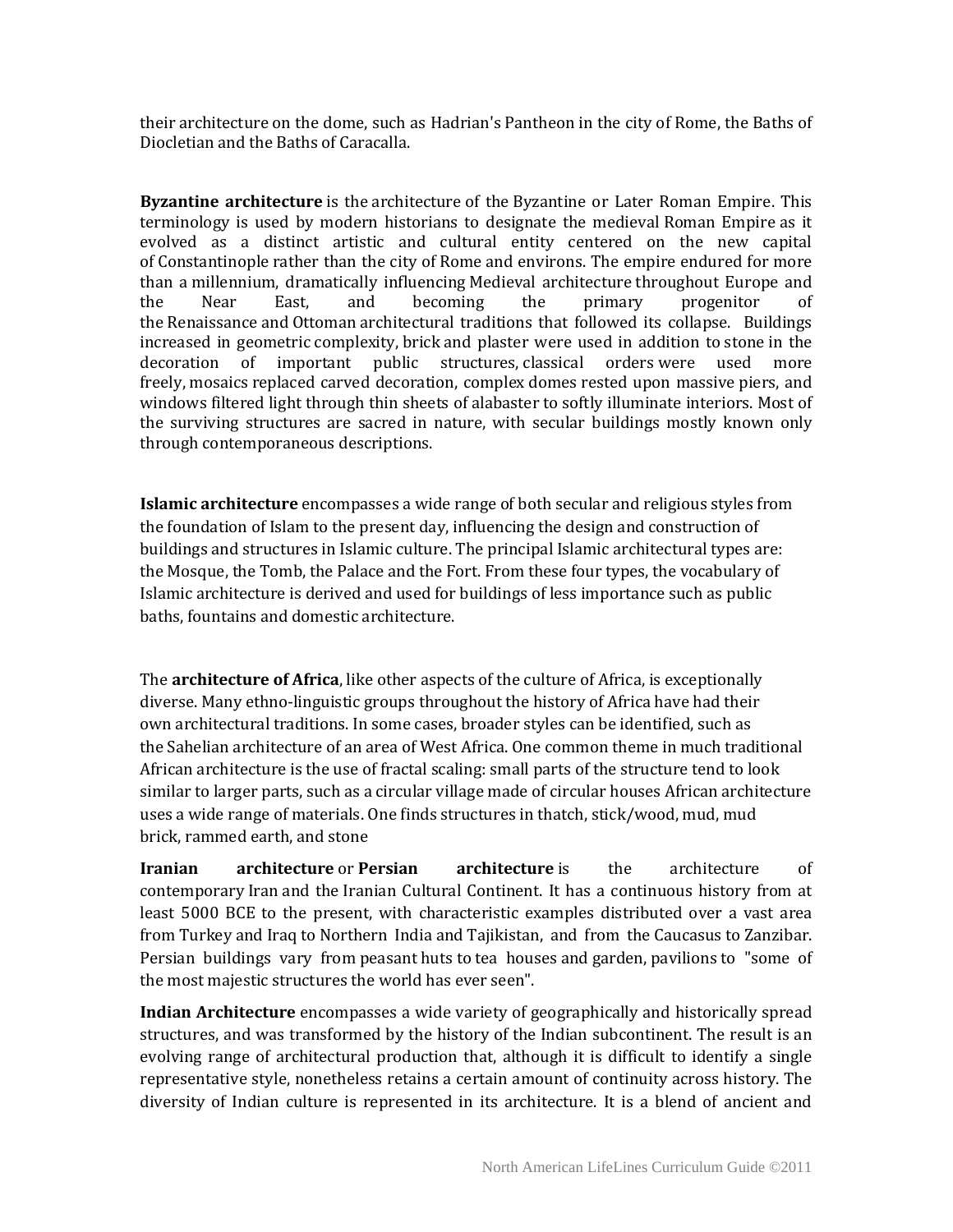varied native traditions, with building types, forms and technologies from West and Central Asia, as well as Europe. Architectural styles range from [Hindu temple architecture](http://en.wikipedia.org/wiki/Hindu_temple_architecture) to [Islamic](http://en.wikipedia.org/wiki/Islamic_architecture)  [architecture](http://en.wikipedia.org/wiki/Islamic_architecture) to western [classical architecture](http://en.wikipedia.org/wiki/Classical_architecture) to [modern](http://en.wikipedia.org/wiki/Modern_architecture) and [post-modern architecture.](http://en.wikipedia.org/wiki/Post-modern_architecture)

**Chinese architecture** refers to a style of [architecture](http://en.wikipedia.org/wiki/Architecture) that has taken shape in [East Asia](http://en.wikipedia.org/wiki/East_Asia) over many centuries. The structural principles of [Chinese](http://en.wikipedia.org/wiki/China) [architecture](http://en.wikipedia.org/wiki/Architecture) have remained largely unchanged, the main changes being only the decorative details. Since the [Tang Dynasty,](http://en.wikipedia.org/wiki/Tang_Dynasty) Chinese architecture has had a major influence on the architectural styles of [Korea,](http://en.wikipedia.org/wiki/Korean_architecture) [Vietnam,](http://en.wikipedia.org/wiki/Vietnamese_architecture) and [Japan.](http://en.wikipedia.org/wiki/Japanese_architecture) An important feature in Chinese architecture is its emphasis on [articulation](http://en.wikipedia.org/wiki/Articulation_(architecture)) and bilateral symmetry, which signifies balance. Bilateral symmetry and the articulation of buildings are found everywhere in Chinese architecture, from palace complexes to humble farmhouses.

**Japanese architecture h**as traditionally been typified by wooden structures, elevated slightly off the ground, with tiled or thatched roofs. Sliding doors (*[fusuma](http://en.wikipedia.org/wiki/Fusuma)*) were used in place of walls, allowing the internal configuration of a space to be customized to different occasions. People usually sat on cushions or otherwise on the floor, traditionally; chairs and high tables were not widely used until the 19th century.

**Mesoamerican architecture** is the set of [architectural](http://en.wikipedia.org/wiki/Architecture) traditions produced by [pre](http://en.wikipedia.org/wiki/Pre-Columbian)  [Columbian](http://en.wikipedia.org/wiki/Pre-Columbian) cultures and civilizations of [Mesoamerica,](http://en.wikipedia.org/wiki/Mesoamerica) traditions which are best known in the form of public, ceremonial and urban monumental buildings and structures. The distinctive features of Mesoamerican architecture encompass a number of different regional and historical styles, which however are significantly interrelated. These styles developed throughout the different phases of [Mesoamerican history](http://en.wikipedia.org/wiki/Mesoamerican_chronology) as a result of the intensive cultural exchange between the different cultures of the Mesoamerican culture area through thousands of years. Mesoamerican architecture is mostly noted for its [pyramids](http://en.wikipedia.org/wiki/Mesoamerican_pyramids) which are the largest such structures

**Incan architecture** is the most significant pre-Columbian architecture in [South America.](http://en.wikipedia.org/wiki/South_America) The [Incas](http://en.wikipedia.org/wiki/Inca) inherited an architectural legacy from [Tiwanaku,](http://en.wikipedia.org/wiki/Tiwanaku) founded in the 2nd century BCE in present day [Bolivia.](http://en.wikipedia.org/wiki/Bolivia) The capital of the Inca empire, [Cuzco,](http://en.wikipedia.org/wiki/Cuzco) still contains many fine examples of Inca architecture, although many walls of Inca masonry have been incorporated into Spanish Colonial structures. The famous royal estate of [Machu Picchu](http://en.wikipedia.org/wiki/Machu_Picchu) is a surviving example of Inca architecture. Other significant sites include [Sacsayhuaman](http://en.wikipedia.org/wiki/Sacsayhuaman) and [Ollantaytambo.](http://en.wikipedia.org/wiki/Ollantaytambo) The Incas also developed an extensive [road](http://en.wikipedia.org/wiki/Inca_road_system)  [system](http://en.wikipedia.org/wiki/Inca_road_system) spanning most of the western length of the continent.

**Medieval architecture** mainly served for defense. [Castles](http://en.wikipedia.org/wiki/Castle) and [fortified walls](http://en.wikipedia.org/wiki/Fortified_wall) provide the most notable remaining non-religious examples of medieval architecture. Windows gained a cross-shape for more than decorative purposes: they provided a perfect fit for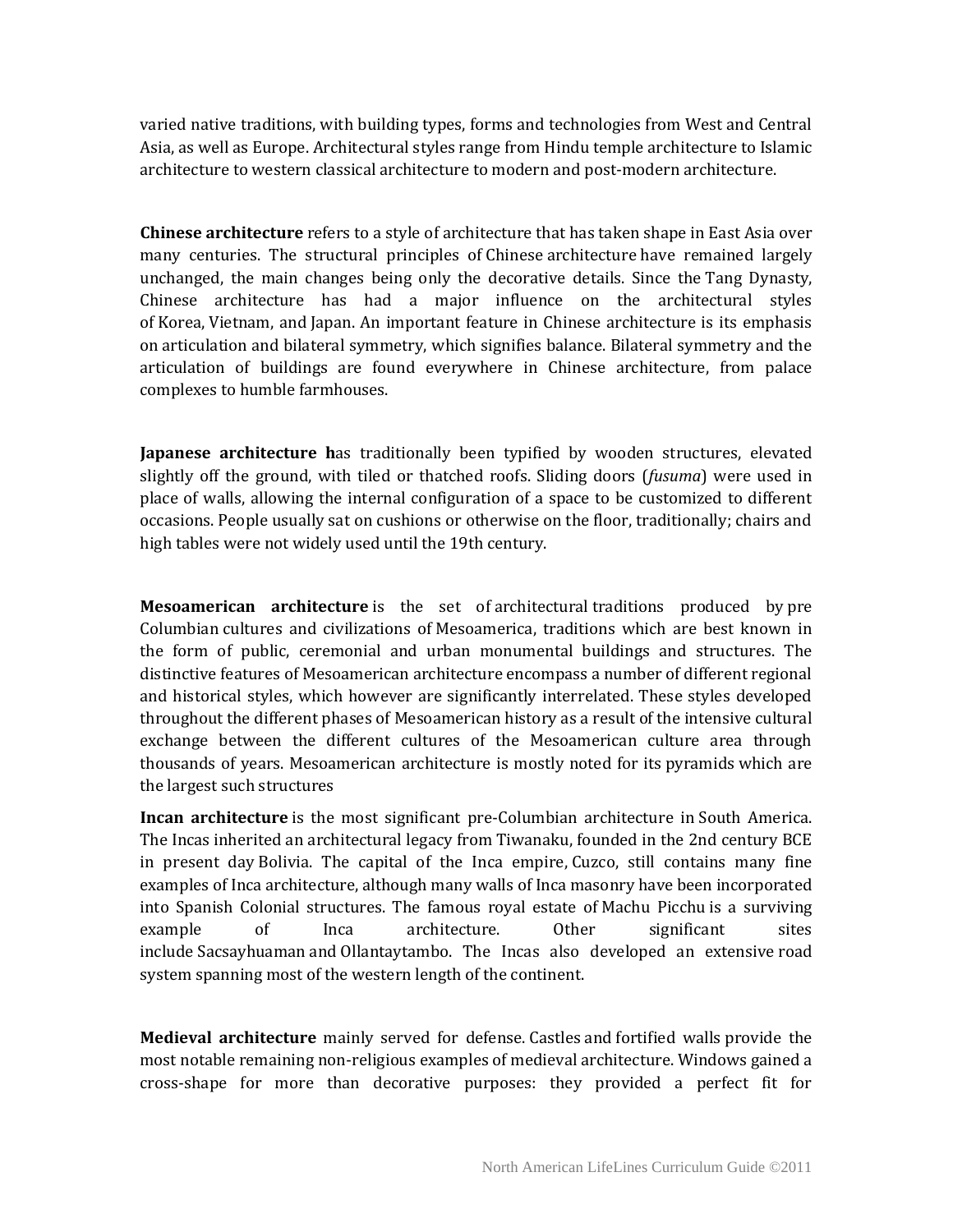a [crossbowman](http://en.wikipedia.org/wiki/Crossbow) to safely shoot at invaders from inside. [Crenellation](http://en.wikipedia.org/wiki/Crenellation) walls [\(battlements\)](http://en.wikipedia.org/wiki/Battlement) provided shelters for archers on the roofs to hide behind when not shooting.

**Romanesque**, prevalent in medieval Europe during the 11th and 12th centuries, was the first pan-European style since [Roman Imperial Architecture](http://en.wikipedia.org/wiki/Roman_Architecture) and examples are found in every part of the continent. The term was not contemporary with the art it describes, but rather, is an invention of modern scholarship based on its similarity to Roman Architecture in forms and materials. Romanesque is characterized by a use of round or slightly pointed arches, barrel vaults, and cruciform piers supporting vaults.

The various elements of **Gothic architecture** emerged in a number of 11th and 12th century building projects, particularly in the [Île de France](http://en.wikipedia.org/wiki/%C3%8Ele_de_France) area, but were first combined to form what we would now recognize as a distinctively Gothic style at th[e12th century abbey](http://en.wikipedia.org/wiki/Saint_Denis_Basilica)  [church of Saint-Denis](http://en.wikipedia.org/wiki/Saint_Denis_Basilica) in [Saint-Denis,](http://en.wikipedia.org/wiki/Saint-Denis) near [Paris.](http://en.wikipedia.org/wiki/Paris) Verticality is emphasized in Gothic architecture, which features almost skeletal stone structures with great expanses of glass; pared-down wall surfaces supported by external flying, pointed [arches](http://en.wikipedia.org/wiki/Arch) using the [ogive](http://en.wikipedia.org/wiki/Ogive) shape, ribbed stone vaults, clustered columns, pinnacles and sharply pointed spires. Windows contain beautiful [stained glass,](http://en.wikipedia.org/wiki/Stained_glass) showing stories from the [Bible](http://en.wikipedia.org/wiki/Bible) and from lives of [saints.](http://en.wikipedia.org/wiki/Saint) Such advances in design allowed cathedrals to rise taller than ever, and it became something of an inter-regional contest to build a church as high as possible.

**Renaissance architecture** is the architecture of the period between the early 15th and early 17th centuries in different regions of Europe, demonstrating a conscious revival and development of certain elements of [ancient Greek](http://en.wikipedia.org/wiki/Ancient_Greece) and Roman thought and material culture. Stylistically, Renaissance architecture followed [Gothic architecture](http://en.wikipedia.org/wiki/Gothic_architecture) and was succeeded by [Baroque architecture.](http://en.wikipedia.org/wiki/Baroque_architecture) Developed first in [Florence,](http://en.wikipedia.org/wiki/Florence) with [Filippo Brunelleschi](http://en.wikipedia.org/wiki/Filippo_Brunelleschi) as one of its innovators, the Renaissance style quickly spread to other Italian cities. The style was carried to France, Germany, England, Russia and other parts of Europe at different dates and with varying degrees of impact.

Renaissance style places emphasis on [symmetry,](http://en.wikipedia.org/wiki/Symmetry) [proportion,](http://en.wikipedia.org/wiki/Proportion_(architecture)) geometry and the regularity of parts as they are demonstrated in the architecture of [classical antiquity](http://en.wikipedia.org/wiki/Classical_antiquity) and in particular [ancient Roman architecture,](http://en.wikipedia.org/wiki/Roman_architecture) of which many examples remained. Orderly arrangements of [columns,](http://en.wikipedia.org/wiki/Column) [pilasters](http://en.wikipedia.org/wiki/Pilaster) and [lintels,](http://en.wikipedia.org/wiki/Lintel_(architecture)) as well as the use of semicircular arches, hemispherical [domes,](http://en.wikipedia.org/wiki/Dome) [niches](http://en.wikipedia.org/wiki/Niche_(architecture)) and [aedicules](http://en.wikipedia.org/wiki/Aedicule) replaced the more complex proportional systems and irregular profiles of medieval buildings.

# Presentation: Building a TimeLine

- 1. Begin with an overview on the history of architecture. This can include an overview on the Fundamental Needs of Man: Shelter. Online resources are available.
- 2. Provide overview of important concepts. Important concepts are italicized on the information cards.